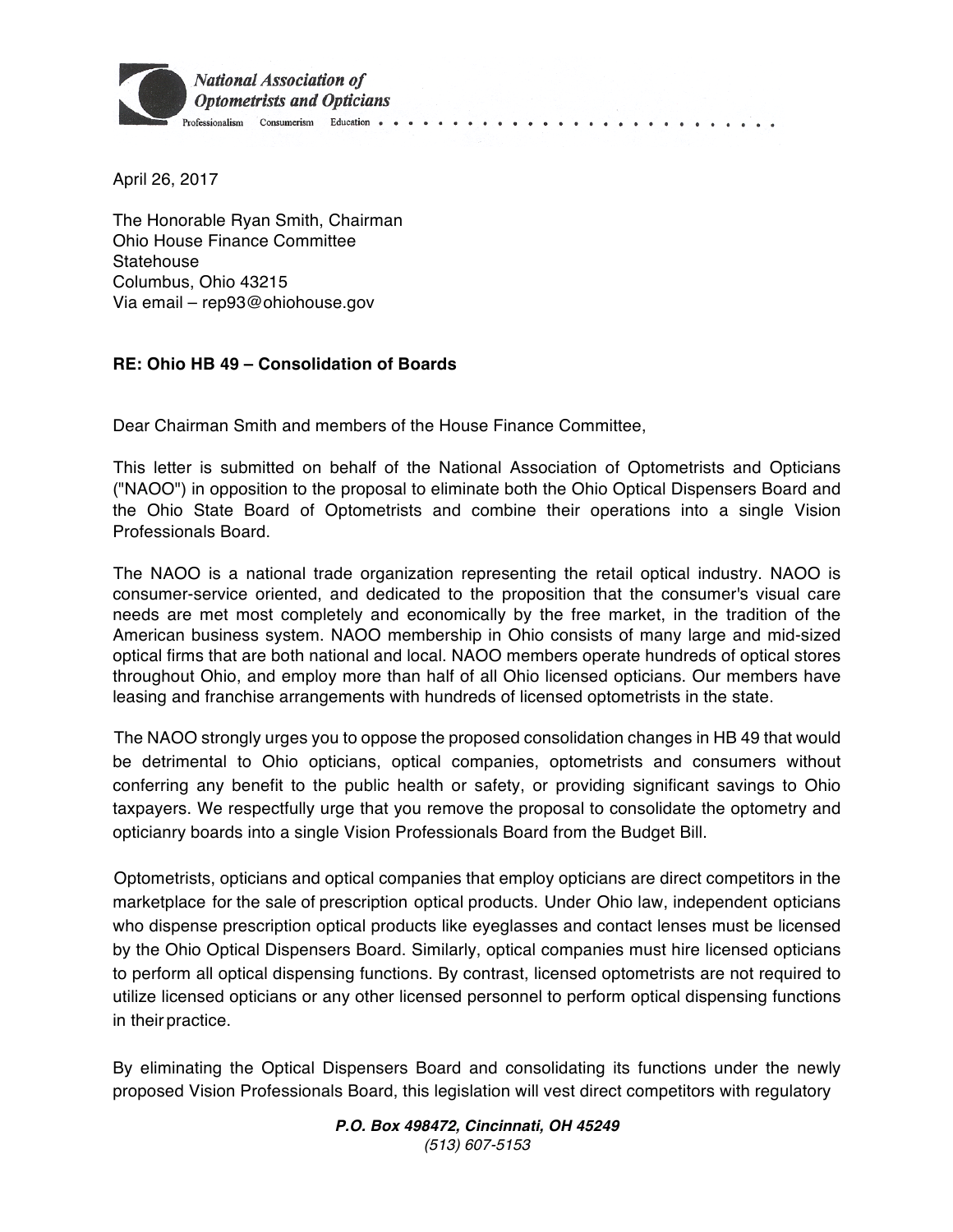

## **OH HB 49 – Page 2**

authority and control over the supply and activities of licensed opticians, and provide de-facto control over the business of independent opticians and optical companies. Unfortunately, over the history of the relationship between optometry and opticianry in the various states, turf battles have erupted with one frequently trying to control the other and with attempts to make various common practices exclusive to one type of practitioner or another. All of this has been harmful to competition, business development in the industry and, because of resulting administrative actions or litigation, has cost states, consumers and optical and optometry businesses money. These are two very proud professions, independent of each other, with each deserving of their own board in Ohio. Where opticianry is licensed, it has its own independent board. As was alluded to by Benjamin Franklin and said more specifically by Robert Frost, "Good fences make good neighbors." The "good fences" in this case are separate boards. In recognition of the inherent conflicts, and strong antitrust concerns, combinations of this nature have been avoided throughout the U.S. we strongly urge you to leave these two boards intact.

In Ohio, the optical and optometry boards have functioned well independently over the years. Both are generally efficient and while some changes could be made to focus more on matters of health instead of competitive matters, they operate within budget and on scope. As such, there is no significant financial reason to consolidate these boards.

Additionally, the proposal does not address the third profession in the ophthalmic services and products market – ophthalmology. Currently, many opticians work in a variety of relationships with ophthalmologists, who like optometrists, may fit and dispense eyewear directly and delegate those tasks to non-licensed personnel without having to hire licensed opticians. Establishing a combined board where one profession has the opportunity to impose barriers to entry and added costs on business operations on competitive professions is a recipe for restraint of trade concerns.

We applaud the goal of regulatory reform to improve the efficiency and effectiveness of professional licensing in eye care and the eyewear market. However, our experience across the United States has made clear to us that combining the optometry and opticianry boards will not help consumers or improve competition. We strongly encourage you to explore other alternatives to achieve those goals, and would be happy to meet with you to discuss how that might be done.

In conclusion, the proposal to consolidate the optometry and opticianry boards should be abandoned as it creates no savings or improved health care for the state or its citizens and will result in increased conflict between the two professions and perhaps a third. We are happy to work with the legislature to find other efficiencies to balance the costs and benefits of regulation where it is needed.

> *P.O. Box 498472, Cincinnati, OH 45249 (513) 607-5153*